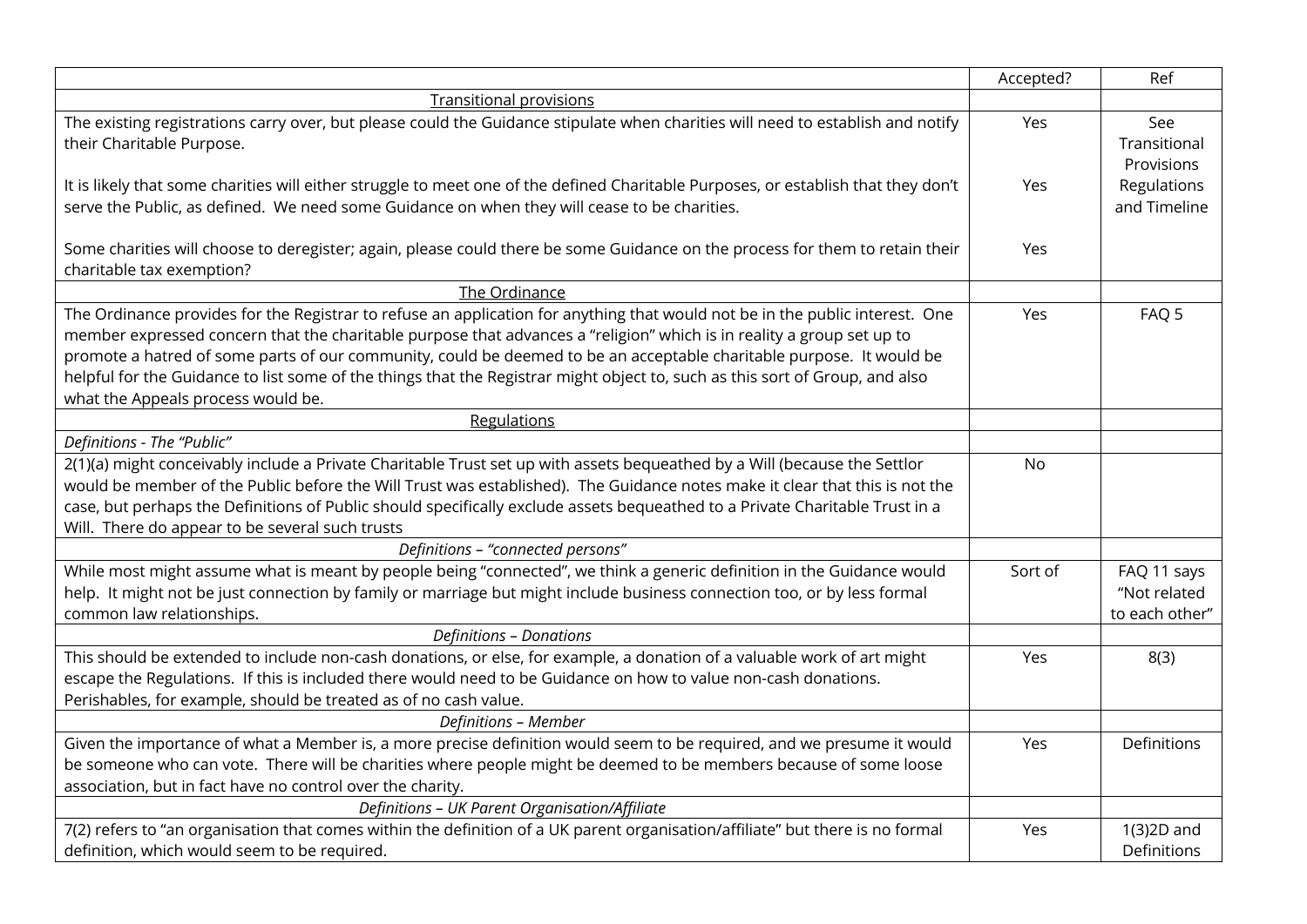| Private Charitable Trusts managed by Regulated FSBs                                                                                                                                                                                                                                                                                                                                                                                                                                                                                                                                                                                                                                                                                                                                                                                                                                                                                                                                                                                                                                                                                                                                                                                                                                                                                                |                                                                |                                                                          |
|----------------------------------------------------------------------------------------------------------------------------------------------------------------------------------------------------------------------------------------------------------------------------------------------------------------------------------------------------------------------------------------------------------------------------------------------------------------------------------------------------------------------------------------------------------------------------------------------------------------------------------------------------------------------------------------------------------------------------------------------------------------------------------------------------------------------------------------------------------------------------------------------------------------------------------------------------------------------------------------------------------------------------------------------------------------------------------------------------------------------------------------------------------------------------------------------------------------------------------------------------------------------------------------------------------------------------------------------------|----------------------------------------------------------------|--------------------------------------------------------------------------|
| The Regulations (and the Guidance) explicitly exclude Private Charitable Trusts that do not take charitable donations and<br>operate within the Bailiwick. We have had representation on behalf of a small number of such charitable trusts, all<br>administered by Regulated Trust businesses, who believe that the rules would lead to some charities being unable to<br>operate in Guernsey. One example sponsors Bailiwick students at University in the UK, and in some EU countries. Given<br>that funds are paid to universities beyond our borders, they would not qualify for the exemption. The particular issue is<br>that some of the Governing Document rules do not sit well with some types of trusts (e.g. Will Trusts). One administrator<br>mentioned that one Will Trust he is administering has a requirement for two specific people (both Danes) to be trustees,<br>which would not be possible with the requirement for board members to be Guernsey residents. The Trust would have to<br>be wound up and repurposed, and that would be to the detriment of the Bailiwick.<br>Given that regulated FSB administrators are governed by much stricter Financial Crime regulations, it does seem to us that<br>we should make an exception from some of the Governing Document rules for charities (in whatever form they are | Yes<br>Yes                                                     | $1(2)(b)(iii)$ ,<br>FAQ7 and<br>Schedule<br>13(h)<br>$7(b)$ and<br>FAQ11 |
| constituted). For charities administered by Regulated FSBs, the requirement to follow the Schedule for Governing                                                                                                                                                                                                                                                                                                                                                                                                                                                                                                                                                                                                                                                                                                                                                                                                                                                                                                                                                                                                                                                                                                                                                                                                                                   |                                                                |                                                                          |
| Document regulations should be relaxed.                                                                                                                                                                                                                                                                                                                                                                                                                                                                                                                                                                                                                                                                                                                                                                                                                                                                                                                                                                                                                                                                                                                                                                                                                                                                                                            |                                                                |                                                                          |
| Charities established by Statute                                                                                                                                                                                                                                                                                                                                                                                                                                                                                                                                                                                                                                                                                                                                                                                                                                                                                                                                                                                                                                                                                                                                                                                                                                                                                                                   |                                                                |                                                                          |
| Some charities are established and incorporated/governed by Statute, the GSPCA, for example. We haven't looked at their<br>governing documents or the incorporating Statutes, but while we don't see why it should not be possible to have an<br>Addendum covering the matters in the Schedule, they could not adopt any clause that contradicts whatever is provided in<br>their Statute. The Regulations should have a carve out for clauses which might affect these charities.                                                                                                                                                                                                                                                                                                                                                                                                                                                                                                                                                                                                                                                                                                                                                                                                                                                                 | Yes                                                            | 4(6)                                                                     |
| <b>Branches of UK charities</b>                                                                                                                                                                                                                                                                                                                                                                                                                                                                                                                                                                                                                                                                                                                                                                                                                                                                                                                                                                                                                                                                                                                                                                                                                                                                                                                    |                                                                |                                                                          |
| In 4(5) the proposal that charities which are a branch of a UK Registered Charity will not need a local Governing Document,<br>is not appropriate. This would create a two-tier system and weaken local regulations for these charities. The UK Charity<br>Commission rules are not prescriptive (yet) like ours will be and this could be used to defeat financial crime laws out of sight<br>of both the UK and Guernsey regulation.<br>It is not onerous for local branches to do a gap analysis and produce a local addendum to the UK Governing Document that<br>covers any gaps.                                                                                                                                                                                                                                                                                                                                                                                                                                                                                                                                                                                                                                                                                                                                                             | Yes                                                            | 4(5)b                                                                    |
| We propose that this exemption should be modified at specified above.                                                                                                                                                                                                                                                                                                                                                                                                                                                                                                                                                                                                                                                                                                                                                                                                                                                                                                                                                                                                                                                                                                                                                                                                                                                                              |                                                                |                                                                          |
| Non-financial record keeping                                                                                                                                                                                                                                                                                                                                                                                                                                                                                                                                                                                                                                                                                                                                                                                                                                                                                                                                                                                                                                                                                                                                                                                                                                                                                                                       |                                                                |                                                                          |
| 5(4)(a) The record retention period for contracts should be 6 years from expiry rather than commencement                                                                                                                                                                                                                                                                                                                                                                                                                                                                                                                                                                                                                                                                                                                                                                                                                                                                                                                                                                                                                                                                                                                                                                                                                                           | Yes                                                            | 5(4)(a)                                                                  |
| Accounts to be made available on request                                                                                                                                                                                                                                                                                                                                                                                                                                                                                                                                                                                                                                                                                                                                                                                                                                                                                                                                                                                                                                                                                                                                                                                                                                                                                                           |                                                                |                                                                          |
| 6(1)(e) provides for charity accounts to be made available on request. As you know there is no Public Interest argument for<br>this, given that donations are voluntary and there is no Gift Aid that results in public money being paid automatically. The<br>UK has this requirement, but Jersey does not, so we would not be out of step with our peers if we took this requirement out.                                                                                                                                                                                                                                                                                                                                                                                                                                                                                                                                                                                                                                                                                                                                                                                                                                                                                                                                                        | No, but this<br>aspect will not<br>be brought into<br>force in | Transitional<br>Regs and<br>FAQ13                                        |
| We don't like this requirement for several reasons:                                                                                                                                                                                                                                                                                                                                                                                                                                                                                                                                                                                                                                                                                                                                                                                                                                                                                                                                                                                                                                                                                                                                                                                                                                                                                                | immediately.<br>The                                            |                                                                          |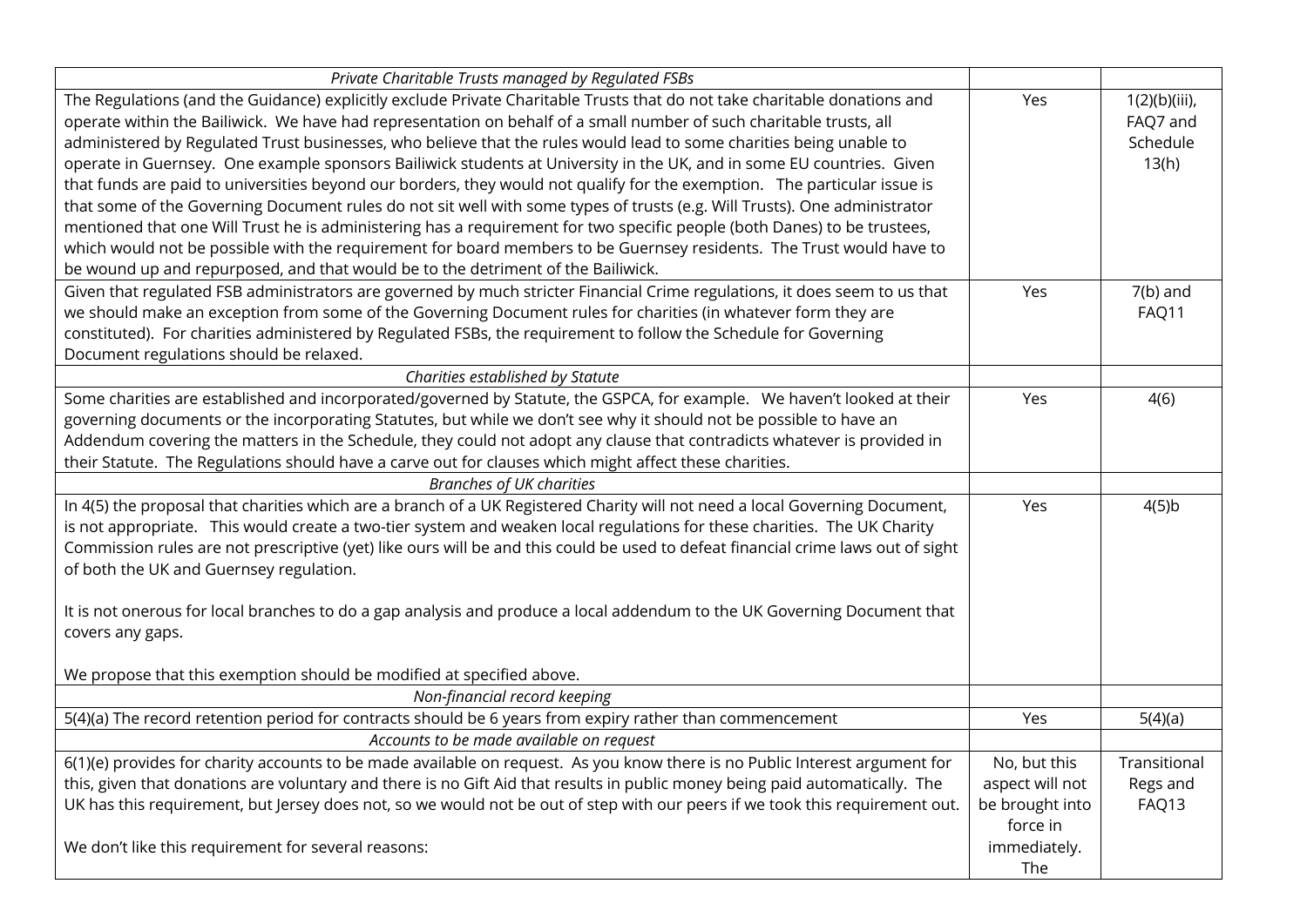| donors can always ask to see account before they donate                                                                            | Transitional    |         |
|------------------------------------------------------------------------------------------------------------------------------------|-----------------|---------|
| there is an admin burden and cost, particularly for those who do not have websites where they can be posted for                    | Regs apply this |         |
| automatic download                                                                                                                 | for accounting  |         |
| because there are no standards for financial statements yet, and a general reluctance of qualified accountants to                  | periods         |         |
| assist charities, while we have seen some charity accounts of good quality, we have seen many others of poor quality, some         | beginning after |         |
| very poor, and this could reflect very badly on the whole sector, disproportionately to the benefit of transparency. We            | 1 March 2023,   |         |
| would not want to create inadvertently a wider funding issue for charities by bringing this requirement in before they have a      | so for most     |         |
| chance to produce accounts of consistent quality to an agreed standard.                                                            | charities the   |         |
|                                                                                                                                    | accounts for    |         |
| The general mood of our membership (apart from the two members who made their views known to Richard at our charity                | the year ended  |         |
| forum), is that this is a step too far, for now at least. No other charity at the Forum disagreed during or after the              | 31 Dec 2023     |         |
| presentation on the subject and our Sector Representatives have straw polled their sectors. If we could be more confident          |                 |         |
| that charity accounts reliably conformed to acceptable standards we are prepared to reconsider, but there would also have          |                 |         |
| to be a reasonable donation in support of any request, to cover costs where these are not available online.                        |                 |         |
| <b>Identification measures</b>                                                                                                     |                 |         |
| 8(5) does not really reflect reality as it stands because, in most cases, a charity simply receives funds into its bank account,   | <b>No</b>       |         |
| there is usually no possibility to carry out identification measures before the funds come in. The rest of the clause caters for   |                 |         |
| this because it provides where this is "not reasonably practicable", but since that will be pretty much every case, perhaps the    |                 |         |
| wording should reflect this.                                                                                                       |                 |         |
| There is a separate issue requiring Guidance about what to do with a donation received that is suspicious. AML rules for           | Yes             | FAQ22   |
| regulated Financial Service Businesses require notification to the FIS and nothing be done with it until they advise, but do       |                 |         |
| rules these apply to non-regulated people?                                                                                         |                 |         |
| The Schedule                                                                                                                       |                 |         |
| Item 6, should add "other than funds held in a bank account"                                                                       | No              |         |
| Item 11 and 12, the word "verified" is arguably the same as "audited". The term "inspected" or "examined" are more                 | Yes             | 11, 12  |
| acceptable, less ambiguous, and conform to what is used by the UK Charity Commission.                                              |                 |         |
| Item 12 refers to the statements being audited or inspected if required. Most charity accounts are not audited or inspected        | Yes             | 12      |
| so we would prefer this to be framed towards "NOT audited/independently inspected UNLESS required".                                |                 |         |
| Item 13(h) requires Board Members to be Guernsey resident. This is changed from the 2018 Guidance which required only              | Yes             | 13(h)   |
| one to be Guernsey resident, and a blanket ban on non-resident Board members is likely to cause significant problems. We           |                 |         |
| suggest a suitable compromise is that "a majority" of Board members should be Guernsey resident.                                   |                 |         |
| Items 15 to 17, refers to the titles of specific officers whereas the Guidance FAQ 10 simply refers to Managing Officers. We       | Yes             | $15-17$ |
| can see some occasions where specific titles may not be appropriate but agree there should always be three. So, the                |                 |         |
| Schedule should provide for a minimum of three Managing Officers or Trustees fulfilling the roles of Chair, Treasurer and          |                 |         |
| Secretary or equivalent.                                                                                                           |                 |         |
| Item 14(f) - making it a "duty" to ensure that the financial position is satisfactory is an almost impossible obligation. It would | Yes             | 14(f)   |
| be more appropriate to put it as an "objective" to ensure a satisfactory financial position, or similar.                           |                 |         |
| Guidance                                                                                                                           |                 |         |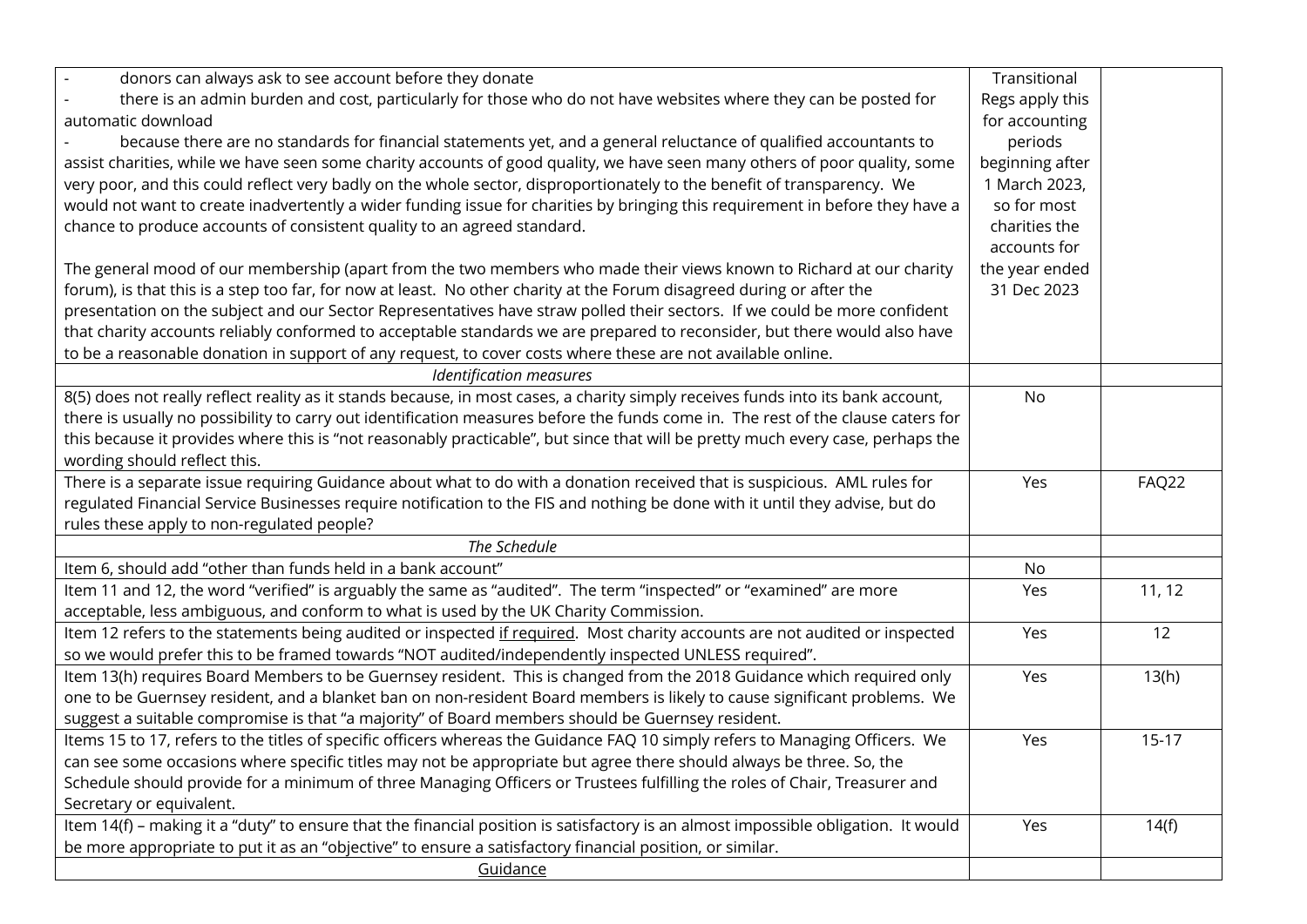| We need to put something in the Guidance about "the form and manner" of financial statements. There is one relevant<br>source, namely the CIPFA/UK Charities Commission SORP (FRS 102). We wouldn't want simply to refer to this in the<br>Guidance, as the SORP is 230 pages long, but we think we can distil the bones of this down to 2 or 3 pages, with an<br>underlying reference to the SORP for clarification. We are happy to do some work on this.                                                                                                                                                                                                                     | Yes       | FAQ13     |
|---------------------------------------------------------------------------------------------------------------------------------------------------------------------------------------------------------------------------------------------------------------------------------------------------------------------------------------------------------------------------------------------------------------------------------------------------------------------------------------------------------------------------------------------------------------------------------------------------------------------------------------------------------------------------------|-----------|-----------|
| The Financial Crime Risk Assessment and Anti-Financial Crime Policy are both documents that need Guidance. We have had<br>some offers from Compliance people to assist, and happy to share this.                                                                                                                                                                                                                                                                                                                                                                                                                                                                                | Yes       | FAQ40     |
| The part in the Law about unspent criminal convictions needs some Guidance please, so that "minor" criminal infractions<br>(unpaid fines/speeding tickets?) do not preclude people standing on Committees/Boards. Most of our members are not<br>clear about the distinction between civil and criminal offences, so the Guidance should clear this up please. It might help if<br>the Registry created a register of "approved" board members (within their existing register of Directors) so that if a board<br>member receives a conviction, it can be notified to all charities where they are on the Board.                                                               | <b>No</b> |           |
| In the same vein, the Ordinance requires the Charity and its officers to police the requirement that no officer should have a<br>criminal record. We hadn't considered the effect of this, but it suggests that charity boards should be routinely required to<br>ask for DBS checks for all officers. Some Guidance is necessary to avoid excessive bureaucracy.                                                                                                                                                                                                                                                                                                               | <b>No</b> |           |
| 8(3)(c) refers to taking "such steps as are reasonable in all the circumstances to apply the measures in paragraph (1) to the<br>Individuals who own or control the entity". This needs Guidance in a charity context, for example sending funds to a<br>registered UK charity that is not a parent or affiliate, where it should be sufficient to establish it is Charity Commission<br>registered rather than doing CDD on the individual directors. FAQ 19 should allow for this, because, as written (final<br>paragraph) it suggests that the CDD should be done on the owners/controllers of the charity.                                                                 | <b>No</b> |           |
| FAQ 6 - please include reference to this including non-cash donations                                                                                                                                                                                                                                                                                                                                                                                                                                                                                                                                                                                                           | No        |           |
| FAQ 10 - reference our point above about charities administered by Regulated FSBs, if this is accepted, this guidance should<br>be amended                                                                                                                                                                                                                                                                                                                                                                                                                                                                                                                                      | Yes       | FAQ11     |
| FAQ 12 - if our point about making accounts available to the public is accepted, the middle paragraph should be deleted.                                                                                                                                                                                                                                                                                                                                                                                                                                                                                                                                                        | No        | Now FAQ13 |
| FAQ 13 - an issue about cash that is becoming more relevant is that as banks start to charge for cash deposits, some charity<br>officers pay cash receipts into their personal accounts (where there are no charges) and then transfer the funds<br>electronically to the charity. Usually this is done under proper control (one person counts the cash, the other pays into his<br>own account and transfers to the charity, the treasurer confirms). There is no question of this being a "loan", it is simply<br>convenient to avoid bank charges, and usually occurs after a fundraising event. We would suggest a limit of £1,000 per<br>transaction as a starting point. | Yes       | 6(4)      |
| FAQ 13 - the final item, accounting policies, will follow from the work we will do on the "form and manner" of the financial<br>statements. Suggest you put a holding statement in this clause that the Guidance will be updated when that work is<br>completed.                                                                                                                                                                                                                                                                                                                                                                                                                | Yes       | FAQ13     |
| FAQ 21 - In the second paragraph, it might help to suggest that "periodically" will not normally mean more than once every<br>five years, provided there are no changes in circumstances                                                                                                                                                                                                                                                                                                                                                                                                                                                                                        | Yes       | FAQ23     |
| International Guidance FAQ 6 - surely the GFSC has a list of "focus countries" which can be shared by the Registry with<br>International Charities? This would be better and more rigorous than leaving it up to the charities to decide.                                                                                                                                                                                                                                                                                                                                                                                                                                       | <b>No</b> |           |
| Thresholds                                                                                                                                                                                                                                                                                                                                                                                                                                                                                                                                                                                                                                                                      |           |           |